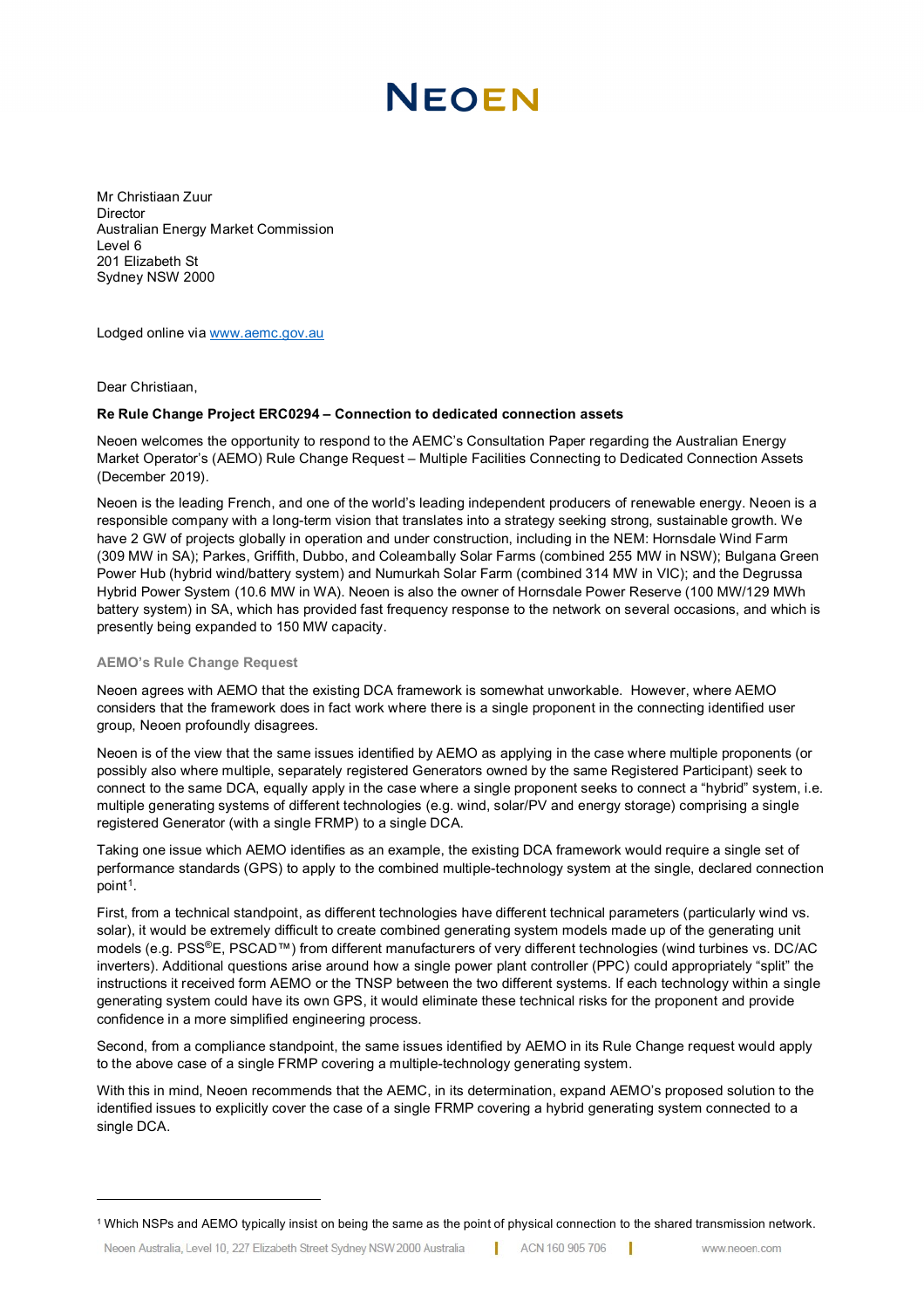# NEOFN

#### **AEMC Assessment Framework**

Neoen fully agrees with the AEMC's proposed assessment framework, as long as it is reframed to also consider the case of the single-FRMP, multiple-technology generating system discussed above.

### **Issues for consultation**

Neoen provides the following responses to the questions raised by the AEMC in its Consultation Paper:

## QUESTION 1: CREATING INDIVIDUAL CONNECTION POINTS

1.1 Should each Registered Participant connected to a DCA be required to have an individual connection point? What would be the consequences of creating a transmission network connection point at the point where each participant's facility connects to the DCA?

1.2 Should the DCA connection point to the shared transmission network also continue to be a transmission network connection point or would this 'DCA connection point' need to be defined differently? If so, how?

1.3 Would a metering installation continue to be required at the DCA connection point? How should TUOS charges be levied for load customers connected to a DCA?

## *Answers to Question 1:*

1.1. Yes. Not only should each Registered Participant have to have its own connection point on the DCA, it should be an option available to a single Registered Participant wishing to connect generating systems of different technologies to a DCA to do so as well. The consequences of this would be clearer delineation and assessment of modelling and GPS compliance

for both the proponents and AEMO.

- 1.2. The 'DCA connection point' would be better defined as an 'asset junction point' to make it clear that it is only delineating a physical point (as well as potentially ownership change point) where a DCA connects to an IUSA.
- 1.3. Neoen has not yet formed a view on whether a metering point would still be required at the 'DCA connection point'.

# **OUESTION 2: NEGOTIATION AND ENFORCEMENT OF PERFORMANCE STANDARDS**

2.1 Do the current arrangements give rise to issues in terms of negotiating, monitoring and enforcing performance standards? What would be the costs of leaving the negotiation of NER responsibilities up to the contractual arrangements with other proponents/the DCASP compared to AEMO's proposed solution?

2.2 If performance standards were to be negotiated at individual connection points to a DCA, should these be negotiated by the DCASP or the Primary TNSP? Would both NSPs need to be involved?

2.3 Which parties should have responsibilities for maintaining system strength?

2.4 Are there alternatives to AEMO's proposal, e.g. could the negotiation and enforcement of performance standards for parties connected to a DCA occur at a point other than a facility's connection point to the DCA?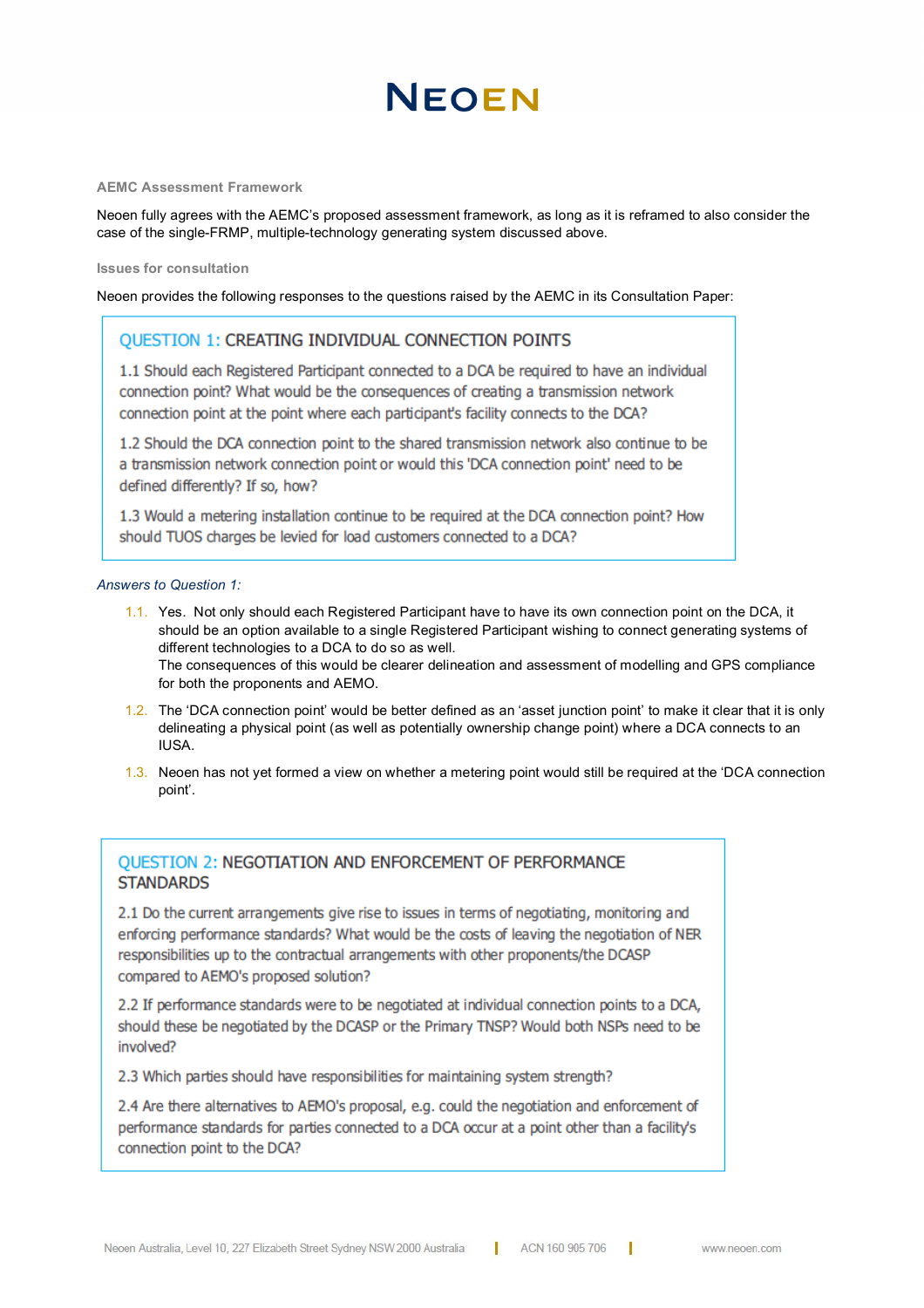# NEOEN

## *Answers to Question 2:*

- 2.1. The current arrangements give rise to all the issues raised by AEMO when it comes to negotiating, monitoring and enforcing GPSs.
- 2.2. GPSs at individual transmission connection points on the DCA should be negotiated by the Primary TNSP, in consultation with the DCA owner(s). Primary consideration should be given to absolving the DCA owner(s) of any liability regarding a "newcomer" connection on the DCA's ability to meet its GPS given it should have designed its plant knowing all the design features and capabilities of the DCA and existing generating systems. Furthermore, no liability should apply to the DCA-owner for loss of generation due to the DCA being out of service for any reason.
- 2.3. TNSPs should retain responsibility for maintaining system strength. Where multiple generating systems are connecting simultaneously – either as a single-FRMP hybrid generating system or as a coordinated user group of multiple Registered Participants – the cost of any system strength remediation works should be borne by the FRMP(s). However, where a "newcomer" wishes to connect to the DCA subsequently, that person should bear the cost of any system strength remediation required due to its connection.
- 2.4. Negotiation and enforcement of GPSs should be at the individual facilities' connection points on the DCA.

## **OUESTION 3: TRANSMISSION LOSSES**

3.1 Should MLFs for individual facilities in an identified user group connected to a DCA be calculated consistent with the rest of the NEM?

3.2 Should the DCASP instead calculate average DCA loss factors for DCA connected proponents to reflect losses on the DCA? Are there any other alternatives to calculate transmission losses?

### *3. Answers to Question 3:*

- 3.1. Yes. It is important to preserve individual DUID MLFs as a blended MLF can affect technologies differently. This is particularly true where energy volumes differ greatly over a year.
- 3.2. AEMO could consider the DCA as a part of the shared network for the purposes of calculating MLFs that reflect losses within the DCA. It may be simpler to agree static losses and factors for the DCA elements beforehand though.

## **QUESTION 4: ACCESS FRAMEWORK**

4.1 Should all DCAs be required to have an access policy?

4.2 If not, what would be an appropriate threshold for the differentiation between DCAs that should have an access policy, and those that need not?

4.3 Is there any merit to an approach that would limit DCA access to one proponent?

### *4. Answers to Question 4:*

- 4.1. Neoen believes the existing requirement for only DCA's longer than 30 km ('large DCA') needing to have an access policy is appropriate.
- 4.2. See answer to 4.1 above.
- 4.3. Potential merits may exist on a case-by-case basis in limiting DCA access to a single proponent. Such cases would be those where a single proponent wishes to connect multiple generating systems to a DCA, but only on the condition outlined above, i.e. that each generating system – whether as a single-FRMP hybrid plant or as multiple-FRMP generators developed over time – is entitled to its own connection point on the DCA for the purposes of GPS assessment and compliance.